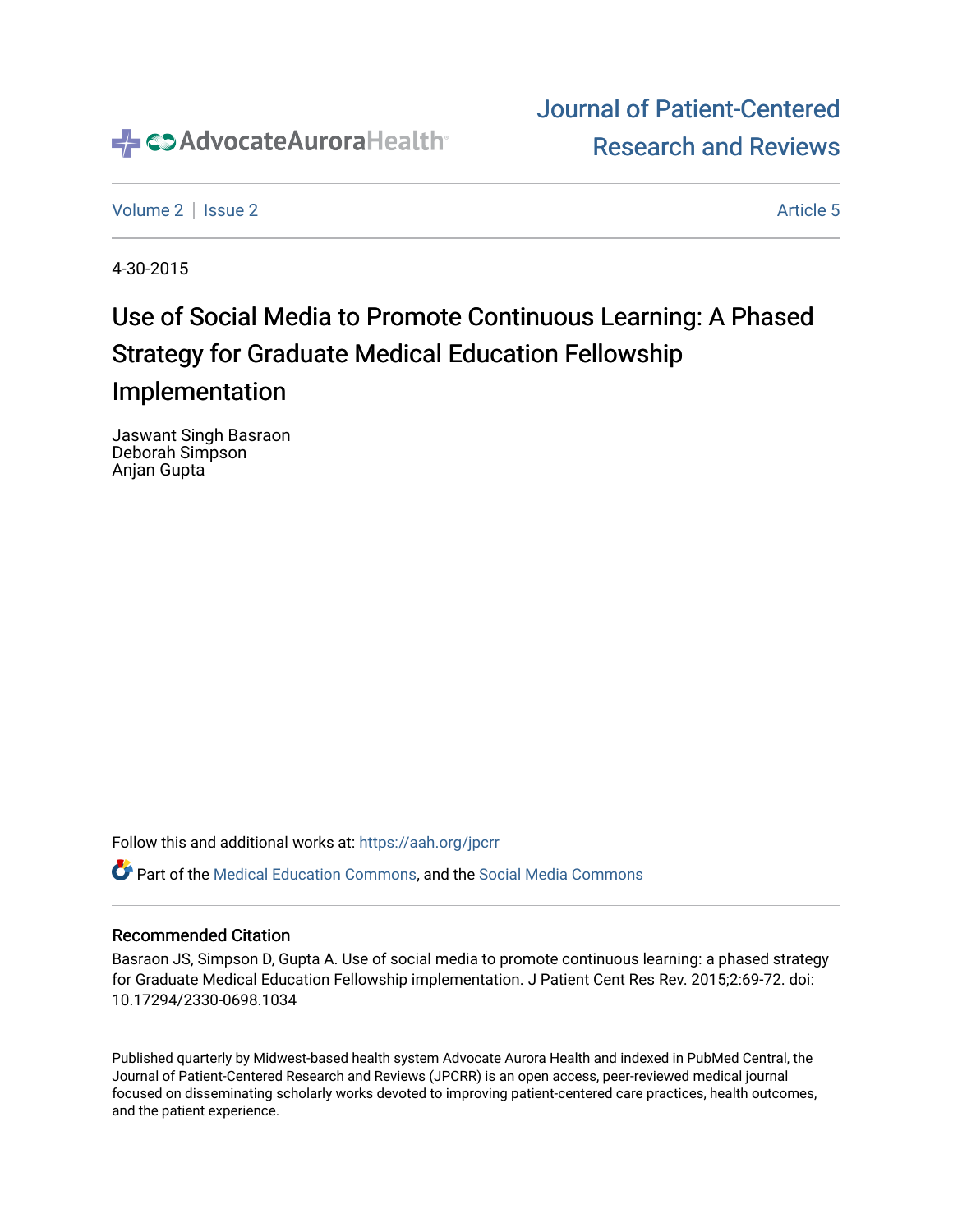## **Use of Social Media to Promote Continuous Learning: A Phased Strategy for Graduate Medical Education Fellowship Implementation**

Jaswant Singh Basraon, DO, MPH,<sup>1</sup> Deborah Simpson, PhD,<sup>2</sup> Anjan Gupta, MD<sup>1</sup>

*1 Aurora Cardiovascular Services, Aurora Sinai/Aurora St. Luke's Medical Centers, University of Wisconsin School of Medicine and Public Health, Milwaukee, WI*

*2 Department of Academic Affairs, Aurora Health Care, University of Wisconsin School of Medicine and Public Health, Milwaukee, WI*

| <b>Purpose</b>     | Clinical developments continue to grow at an accelerated rate, challenging the existing paradigm<br>of information access, dissemination and learning by trainees. The aim of this study was to deliver<br>relevant, concise and newly emerging information on cardiovascular disease using Twitter, and assess<br>its impact.                                                                                                                                                                                                                                                                                   |
|--------------------|------------------------------------------------------------------------------------------------------------------------------------------------------------------------------------------------------------------------------------------------------------------------------------------------------------------------------------------------------------------------------------------------------------------------------------------------------------------------------------------------------------------------------------------------------------------------------------------------------------------|
| <b>Methods</b>     | A Twitter account for our institution's cardiovascular disease fellowship program was established. All<br>fellows and faculty were encouraged to follow tweets for clinical developments. To assess Twitter use,<br>participation rates and the number of tweets by topics and followers were tracked longitudinally. Impact<br>on fellows was assessed through a brief evaluation survey and an emailed clinical vignette quiz that<br>required the application of evidence to clinical questions.                                                                                                              |
| <b>Results</b>     | Since project onset in September 2013, there have been 458 tweets, including 21 Health Insurance<br>Portability and Accountability Act (HIPAA)-compliant photos and videos, available to 48 followers,<br>including 7 faculty and 20 current or former fellows. More than 60% of fellows achieved perfect quiz<br>performance scores. Evaluations were completed by 94% of fellows (15/16), 25% of whom report<br>checking for information at least every other day, 50% once a week and 25% once a month. Trainees<br>report more frequent literature-based deliberations with faculty since Twitter inception. |
| <b>Conclusions</b> | Twitter can deliver relevant, concise and newly emerging clinical information to trainees, impacting their<br>ability to apply evidence to clinical problems. Trainee and faculty engagement with Twitter increases<br>over time. (J Patient-Centered Res Rev. 2015;2:69-72.)                                                                                                                                                                                                                                                                                                                                    |
| <b>Keywords</b>    | Twitter, social media, cardiovascular disease, fellow education                                                                                                                                                                                                                                                                                                                                                                                                                                                                                                                                                  |

The advent of Internet-based social media has brought a new paradigm in dissemination of information. Popular sites such as Facebook, Twitter and LinkedIn are often employed to promote and make available breaking news or communication. These broadcast/networking technologies are increasingly recognized as offering many benefits that can be effectively integrated into medical education utilizing currently available platforms such as smart phones and tablet computers.<sup>1,2</sup>

New developments in cardiovascular medicine, as in all specialties, are occurring at an accelerated rate, and this has challenged the existing paradigm of information access, dissemination and learning by trainees. The current model of information dissemination in clinical training programs involves the use of scheduled clinical and research conferences, journal clubs, grand rounds and board review sessions. However, these traditional approaches often compete with clinical duties, making it difficult for trainees to keep current on the latest developments despite general (e.g. Journal Watch) or specialty-specific (e.g. CardioSource) resources. This is further challenged by fellow outpatient clinic days, conference travel, dutyhour limitations or paid time off. Thus, there is a crucial need for educational delivery systems that can deliver

Correspondence: Anjan Gupta, MD, 2801 W. Kinnickinnic River Parkway, Suite #840, Milwaukee, WI, 53215, T: 414-649-3909, F: 414-649-3551, Email: publishing5@aurora.org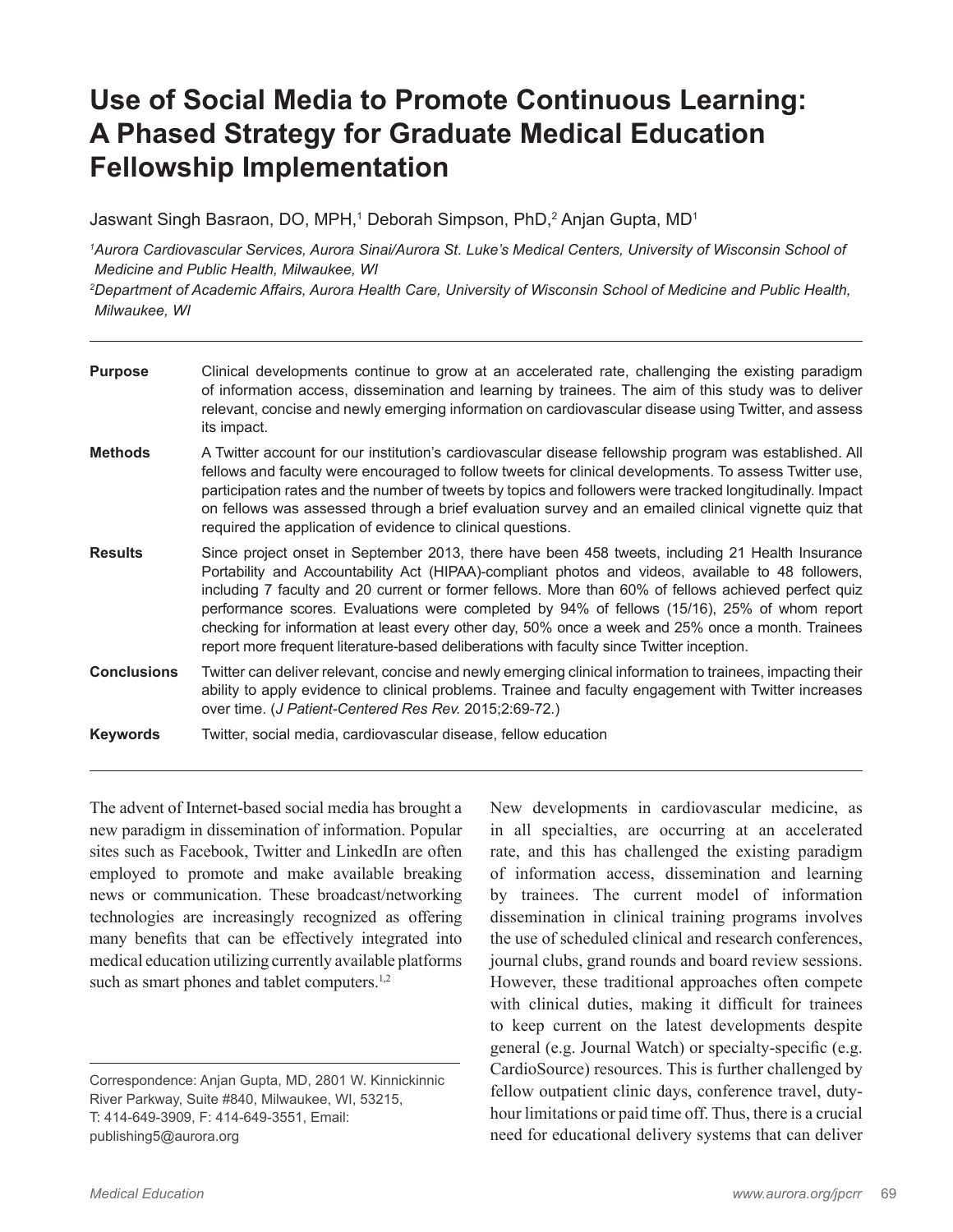important information quickly and cogently while tending to clinical duties. We sought to promote the use of Twitter to deliver relevant, concise and newly emerging clinical information to our trainees, and then assess its impact on fellows' understanding and knowledge gained via follow-up discussions among fellows and faculty in addition to topic-relevant quiz performance.

Of the many popular social media tools, Twitter represents a concise and focal delivery platform for important links and resources. As a microblogging platform, Twitter supports the rapid exchange of information between individuals or groups, enabling its users to send and receive short, 140-character messages called "tweets." We set out to evaluate whether Twitter could be used as an effective additive tool in our clinical cardiovascular disease fellowship program to deliver relevant, concise and newly emerging clinical information to trainees.

### **METHODS**

We opened a Twitter account for our institution's cardiovascular disease fellowship program, and private accounts were established for all fellows and interested faculty. All participants were oriented to basic social media and Twitter ground rules, which included the expectation of professional communication and an emphasis that re-tweets (users rebroadcasting prior tweets to others) can go public. No personal use of the account was allowed for nonacademic purposes.

Initially our cardiovascular disease fellowship tweets contained links to important new developments and research published in peer-reviewed journals. Over time our tweets expanded to include interesting Health Insurance Portability and Accountability Act (HIPAA)-compliant images, heart sounds, and unique and complex angiograms. All pertinent patient identifiers, including any references to name, date of birth, medical record number, or time of the study, were removed. To ensure HIPAA compliance, our research coordinator independently reviewed images or films prior to any dissemination to confirm that no remnant identification(s) were visible and that patient privacy had been adequately protected.

The program director was responsible for the Twitter account launch and site continuity, while others involved in the program, including fellows, championed Twitter use among their peers. Faculty, fellows, residents and staff were encouraged to follow our tweets for important updates and emerging information. Participation is encouraged through responding tweets and intermittent face-to-face discussion between faculty and fellows. For example, recent guidelines for management of dyslipidemia were tweeted as "Guidelines for treatment of elevated cholesterol (with link to paper)." Fellows then re-tweeted from their private accounts.

Milestones developed by the Accreditation Council on Graduate Medicine Education (ACGME) require that programs assess each fellow's ability to apply evidencebased information to clinical scenarios.3 Consistent with that requirement, all fellows were expected to complete an emailed clinical vignette quiz to ascertain their grasp of key tweeted concepts, trials and guidelines associated with selected topics. Fellows were required to answer via email by a specified time and date. These scores then were used as one of our assessments to determine fellows' ability to apply evidence to clinical questions, and results were made available to the program's clinical competency committee. Twitter participation rates were tracked and a brief survey distributed to all fellows to gauge perceived value and utility of Twitter during their fellowship duration.

### **RESULTS**

During the first 3 months of use, 76 tweets were sent for an average of 22 topics addressed per month (1–2 tweets per topic). Since our September 2013 project onset, there have been a total of 458 tweets. Tweets have included 21 photos and videos: 10 videos of real-time two-dimensional echocardiograms, two three-dimensional echocardiograms, one computed tomography angiogram, one cardiac angiogram, two pictures of gross pathology specimens, one M-mode echocardiogram, three electrocardiograms and one ophthalmoscopic image.

To date, there are 48 followers on this closed-access account, 27 of whom are faculty or fellows. Participation rates are highest among fellows: 35% (17) for current fellows,  $6\%$  (3) for former fellows and  $15\%$  (7) for current faculty instructors. Fellows' performance on the quizzes resulted in  $> 60\%$  of fellows achieving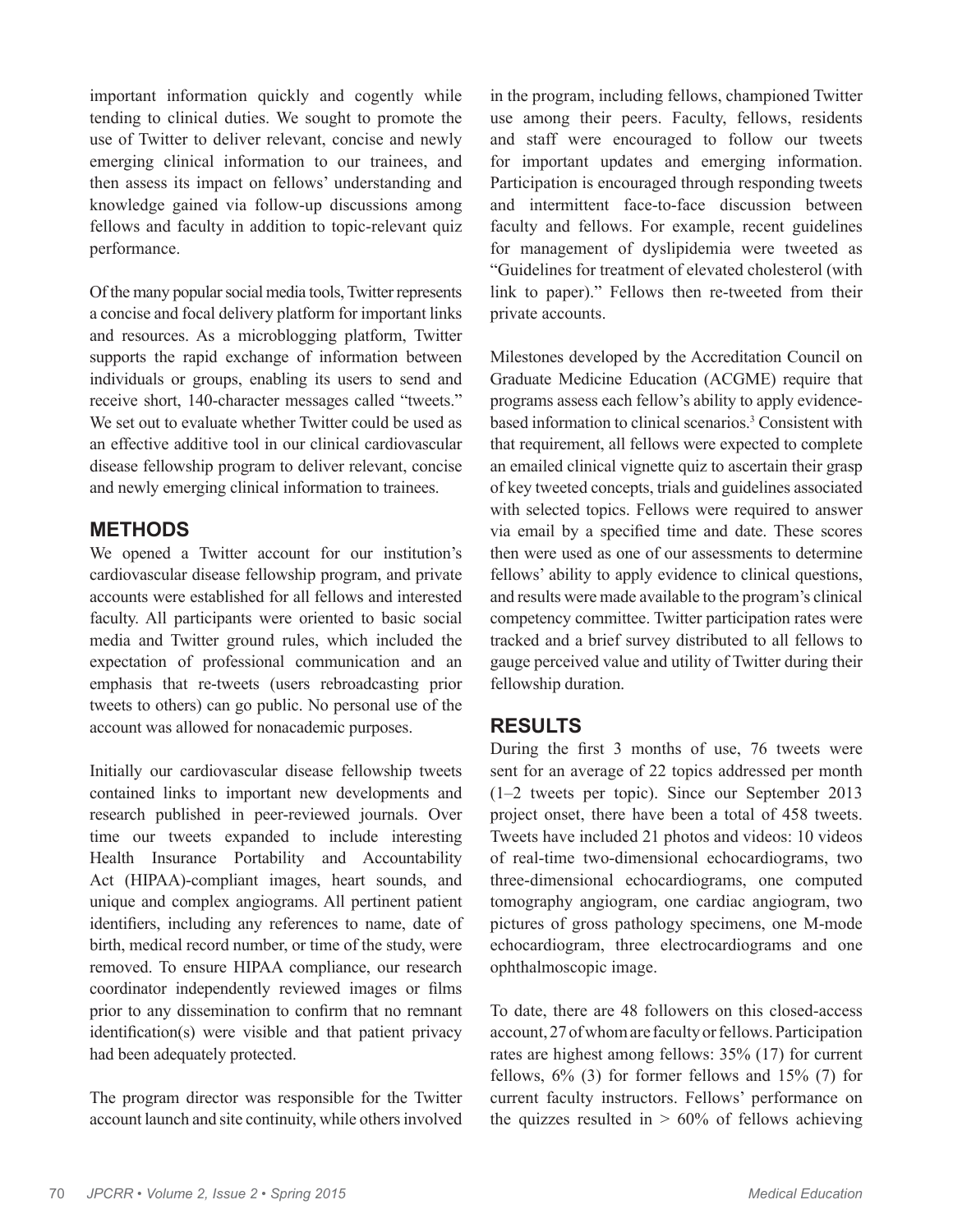perfect scores. Fellows' evaluation of the Twitter approach (with 15 of 16 [94%] responding) revealed that 12.5% check for information daily, 12.5% every other day, 50% once a week, and 25% once a month (Figure 1). All of the individuals surveyed found the service to be useful. Fellows report that the frequency of deliberations regarding recent scientific and clinical literature with faculty has increased since the inception and use of our Twitter account.



*Figure 1.**Reported frequency of account access by users on our Twitter account.*

#### **DISCUSSION**

Fellows are required to be current in their field and apply evidence-based findings to clinical care. Our use of Twitter has produced encouraging educational results by aligning our educational goals and expected performance results. The quizzes were designed to assess each fellow's ability to apply key concepts and principles from the tweets through clinical vignettes. Participation numbers and tweets grew steadily over the course of the study. Trainees reported more frequent Twitter-based deliberations regarding the scientific and clinical literature since inception and use of our account. Users positively rated Twitter's utility and value for timely delivery of evidence-based information. In combination, these findings support our continued use of Twitter updates and clinical vignette quizzes as both additive and effective compared to traditional approaches for promoting fellow use of evidence-based literature.

Participation in our Twitter account is consistent with the social media adoption curve.4 Our faculty, staff and clinical fellows started learning about social networking by initial observation. Initially, receptivity to this learning approach was greater for clinical fellows than for faculty; however, as more faculty members became versed with this delivery method, their participation rates improved. Eventually, Twitter developed into an important information-access medium for staff and trainees alike. We have reached a transition point on the social media adoption curve that pivots our Twitter resource from a one-way to a two-way participation in the form of healthy discussion and debate. Concurrently, we have gained followers from the clinic as well as nonclinical academic community interested in following the latest information in cardiovascular disease.

There are important limitations to our approach, the most significant being incomplete adoption by faculty and staff who may be unfamiliar with mobile technologies and microblogging as an educational approach. Participation was voluntary, potentially limiting our project by only drawing those interested in using this social media strategy to learn. However, we were able to still achieve majority participation, initially triggered by quizzes and, later, by increased faculty/fellow discussion. Variability in daily/weekly participation across our followers is anticipated to decrease over time as participation rates increase.

Another limitation may be the tweet content and account ownership. The cardiovascular disease fellowship program leadership may have its own intrinsic clinical biases, present in all journal club-like activities, that could affect the selection of articles and images tweeted. What is a unique limitation to this journal club-like format is the character limitation of the tweet, potentially limiting complete and thorough discussion of complex topics. Currently the primary champion for the Twitter account is the program director, a senior faculty member. Over time that leadership role is intended to transition from the program director to senior fellow with faculty input. This transition will provide senior fellow(s) with experience in identifying and promoting evidencebased approaches and significant findings (images) that continue to sustain their own learning and that of their junior and senior colleagues.